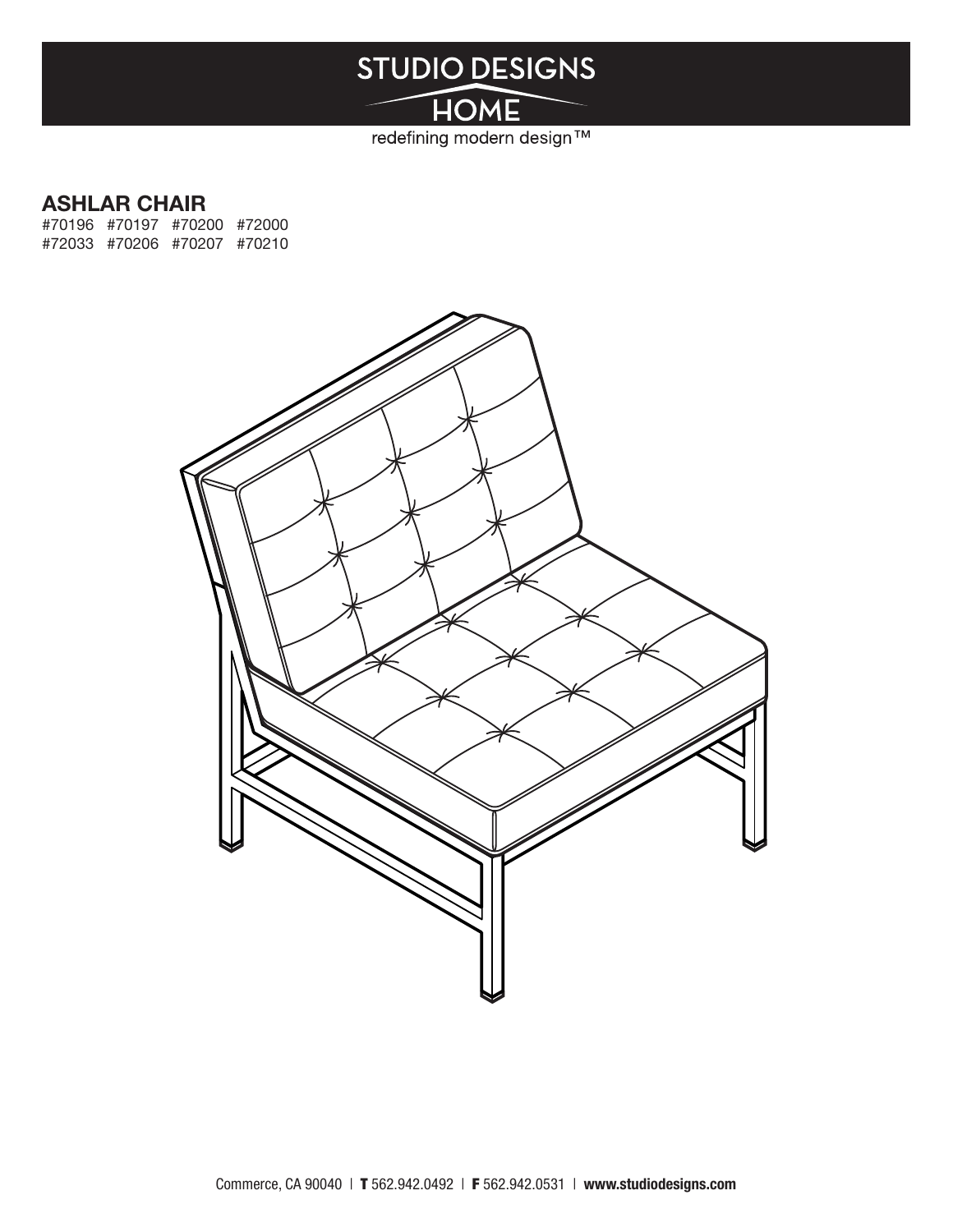### ASSEMBLY INSTRUCTIONS | INSTRUCCIONES PARA ARMAR | DIRECTIVES DE MONTAGE

Carefully unpack and identify each component before attempting to assemble. Refer to parts list. Please take care when assembling the unit and always set the parts on a clean, soft surface. Do not use power tools to assemble. A Phillips screwdriver may be required for assembly. If you require any assistance with assembly, parts, or information on other products, please visit our website: www.studiodesigns.com or call us. Check screws, nuts and bolts periodically (or every 6 months). Tighten if necessary.

WARNING:

Help us improve our products by filling out our Customer Response Card at www.studiodesigns.com/crc.

#### Weight limit: 250 lbs.

Do not exceed this limit! Please use care and good judgement when using your furniture.

Desempaque cuidadosamente e identifique cada componente antes de tratar de empezar su ensambladura. Verifique la lista de partes. Por favor tenga cuidado cuando arme la unidad y siempre coloque las piezas sobre una superficie plana, suave y limpia. Un destornillador Phillips puede ser necessario para ensamblar. Si necesita ayuda con el armado, partes o información sobre otros productos, viste por favor nuestra página en el internet: www.studiodesigns.com o por favor llámenos. Revise los tornillos, tuercas y los pernos periódicamente (o cada 6 meses). Aprietelos si es necesario.

Ayúdenos a mejorar nuestros productos sometiendo nuestro formulario: www.studiodesigns.com/crc.

Límite de peso: 113 kgs.

#### ¡No exceda este limite! Use por favor cuidado y buen juicio al usar su mueble.

Avant de commencer l'assemblage, déballez délicatement toutes les pièces et repérez-les sur la liste des pièces. Procédez avec soins durant l'assemblage et posez toujours les pièces sur une surface propre, douce et lisse. Une tournevis Phillips peut être nécessaire pour l'assemblage. Si vous avez besoin d'aide concernant l'assemblage ou les pièces, ainsi que des informations sur d'autres produits, visitez-nous au: www.studiodesigns.com où nous appeller. Révisez les vis, écrous et des boulons périodiquement (ou chaque 6 mois). Serrez s'il est nécessaire.

Aidez-nous à améliorer nos produits en soumettant un formulaire : www.studiodesigns.com/crc.

#### ATTENTION :

Limite de poids : 113 kgs.

Ne depassez pas cette limite! Précaution et bon sens sont de rigueur lorsque vous utilisez vos meubles.



#### AVISO: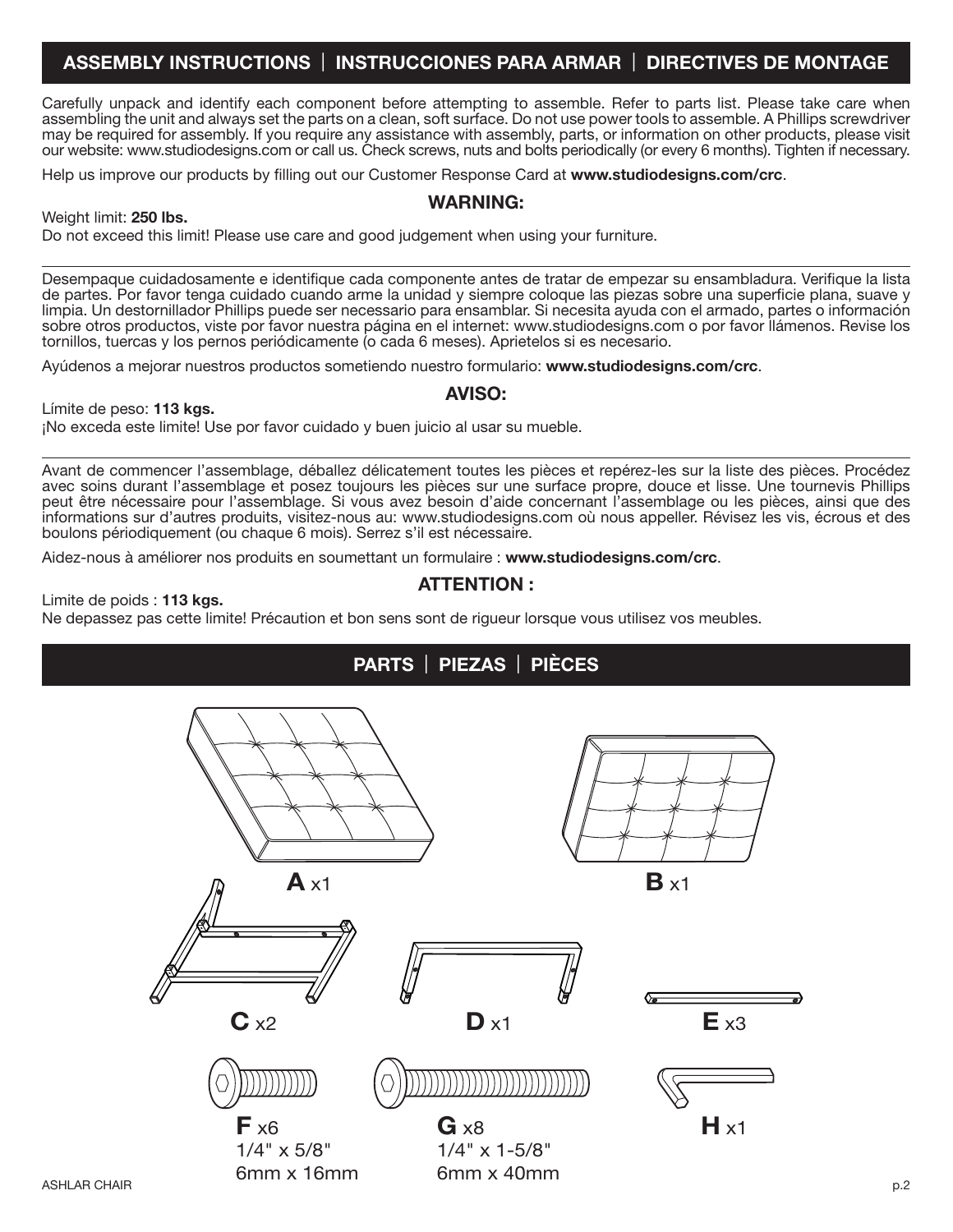